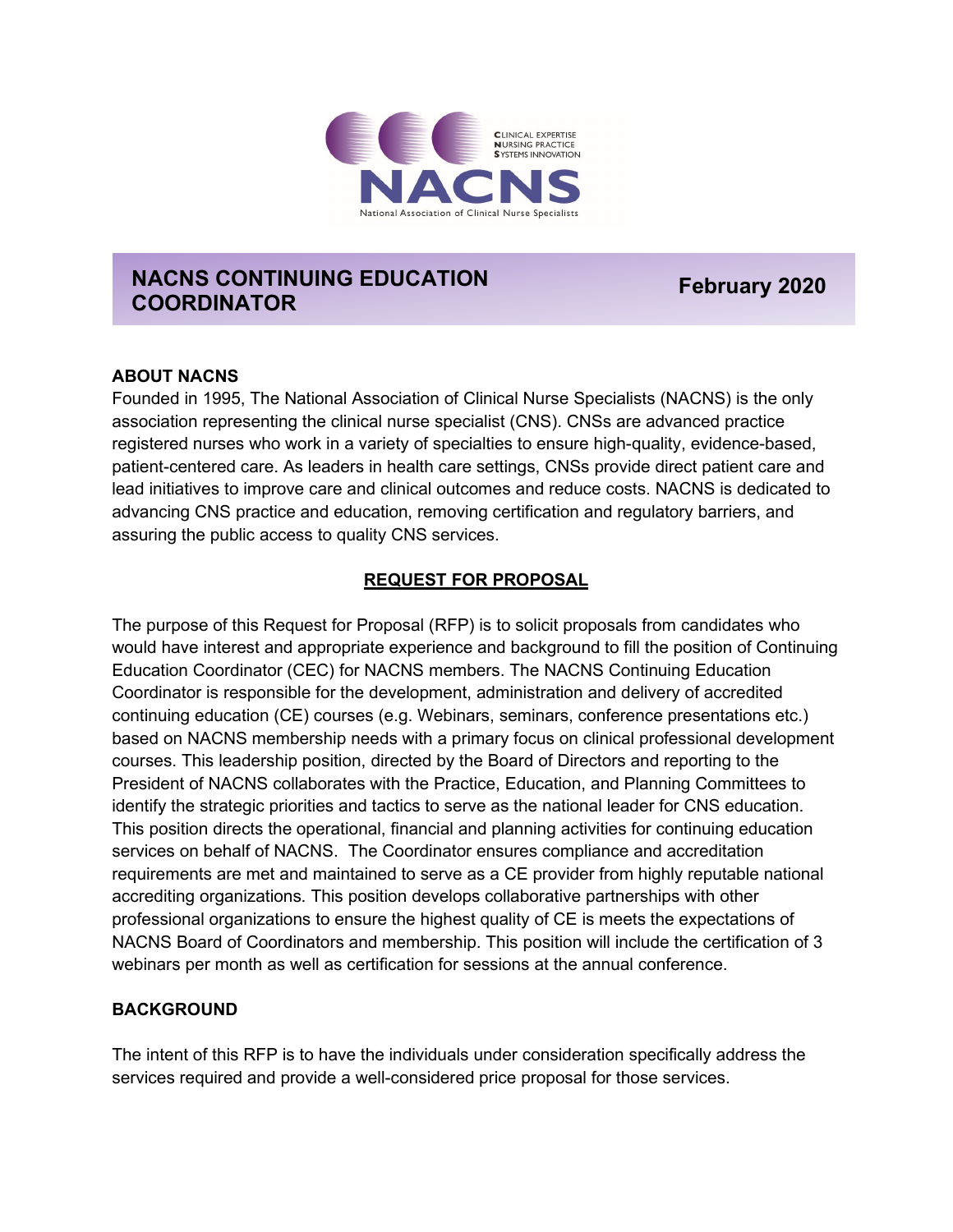NACNS seeks a "turnkey" approach, where the contracted individual will provide the following (not listed in order of preference):

- 1. Provides leadership to develop, administer, and deliver accredited CE courses based on NACNS membership needs with a primary focus on clinical professional development courses.
- 2. Identifies the strategic priorities and tactics to serve as the national leader for CNS education.
- 3. Collaborates with the Practice, Education, and Planning Committees.
- 4. Collaborates with NACNS Association Management Company (AMC) to ensure administrative tasks are meeting the expectations of the Board of Coordinators and membership.
- 5. Upholds consistent high-quality CE programs by implementing a continuous improvement process including review and analyses of feedback, evaluations, and other data informing performance to NACNS Board of Coordinators and membership.
- 6. Prepares and provides written reports to the appropriate accrediting agencies to achieve and maintain CE provider status.
- 7. Coordinates and recruits (as needed) expert speakers for CE courses.
- 8. Monitors current CNS trends and practices for continuous professional development programs.
- 9. Develops and implements policies, procedures and standards for CE programs and ensures compliance with accreditation agency regulations.
- 10. In partnership with NACNS association managing company (AMC), manages and evaluates vendors and consultants as they relate to continuing education services.
- 11. Builds partnerships with membership, and CNSs, leaders, healthcare organizations, and educational institutions.
- 12. Performs all duties in a manner which promotes team concept and reflects the NACNS mission and goals.
- 13. Provides updates monthly to the Board of Directors on current and future program planning.
- 14. Maintains records and standards as required by CE accrediting body.
- 15. Leads monthly program planning meetings.

## **ESSENTIAL POSITION COMPETENCIES AND REQUIREMENTS**

## **EDUCATION**

- Bachelor of Science in Nursing degree is required.
- Master's degree is preferred.

### **EXPERIENCE**

• A minimum of three years higher education or management-related experience or a combination of both required. Or any satisfactory combination of experience and training which demonstrates the knowledge, skills and abilities to perform the responsibilities.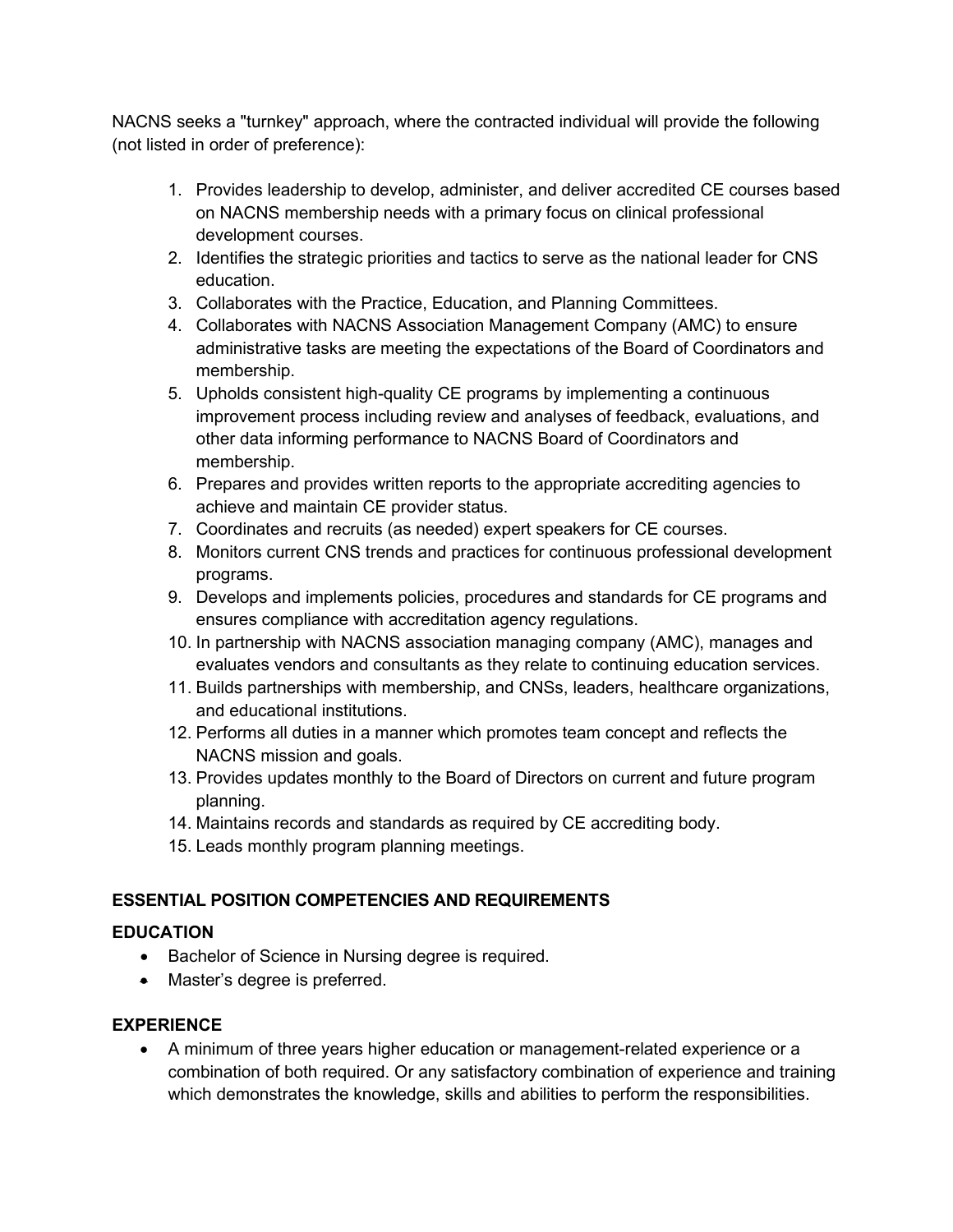- Successful history of obtaining and/or maintaining ANCC accreditation for a healthcare organization as a provider of CE.
- Proficient computer skills and a working knowledge of software programs and communication methods is required; this includes Microsoft Office Suite (Word, Excel, & PowerPoint).
- Excellent written and oral communications skills are required.
- Ability to work independently, with minimal supervision and excellent time management skills is required.
- Strong facilitation and change management skills required.

### **COMPETENCIES**

- Models a passionate commitment to the profession and NACNSs mission and goals.
- Models high standards of honesty, integrity, trust and ethical behavior.
- Delivers results by implementing with persistence, and follows through on both strategic and tactical objectives.
- Ability to deal with ambiguity while driving for results.
- Is reflective and instills trust through openness, respect and honesty with others at all times.
- Is nimble and flexible and manages competing priorities effectively.
- Provides superior customer service and motivates others to ensure the same customer-focused intensity.
- Handles conflict effectively.
- Proven ability to interact professionally with employees at all levels of the organization in a courteous and cooperative manner.
- Demonstrated ability to communicate effectively verbally and in writing.
- Ability to foster a cooperative and collaborative work environment.
- Proficiency with automated and integrated software systems and Microsoft Office products.
- Maintains strict confidentiality.

As this proposal covers accreditation of a webinar series as part of NACNS continuing education, please answer the questions below:

- 1. Provide the following information
	- a. Name of firm or individual
	- b. Complete address
	- c. Contact person
	- d. Telephone number
	- e. Fax number
	- f. Website
	- g. Email address
- 2. Provide a General Statement of Qualifications that responds to the project background information given above.